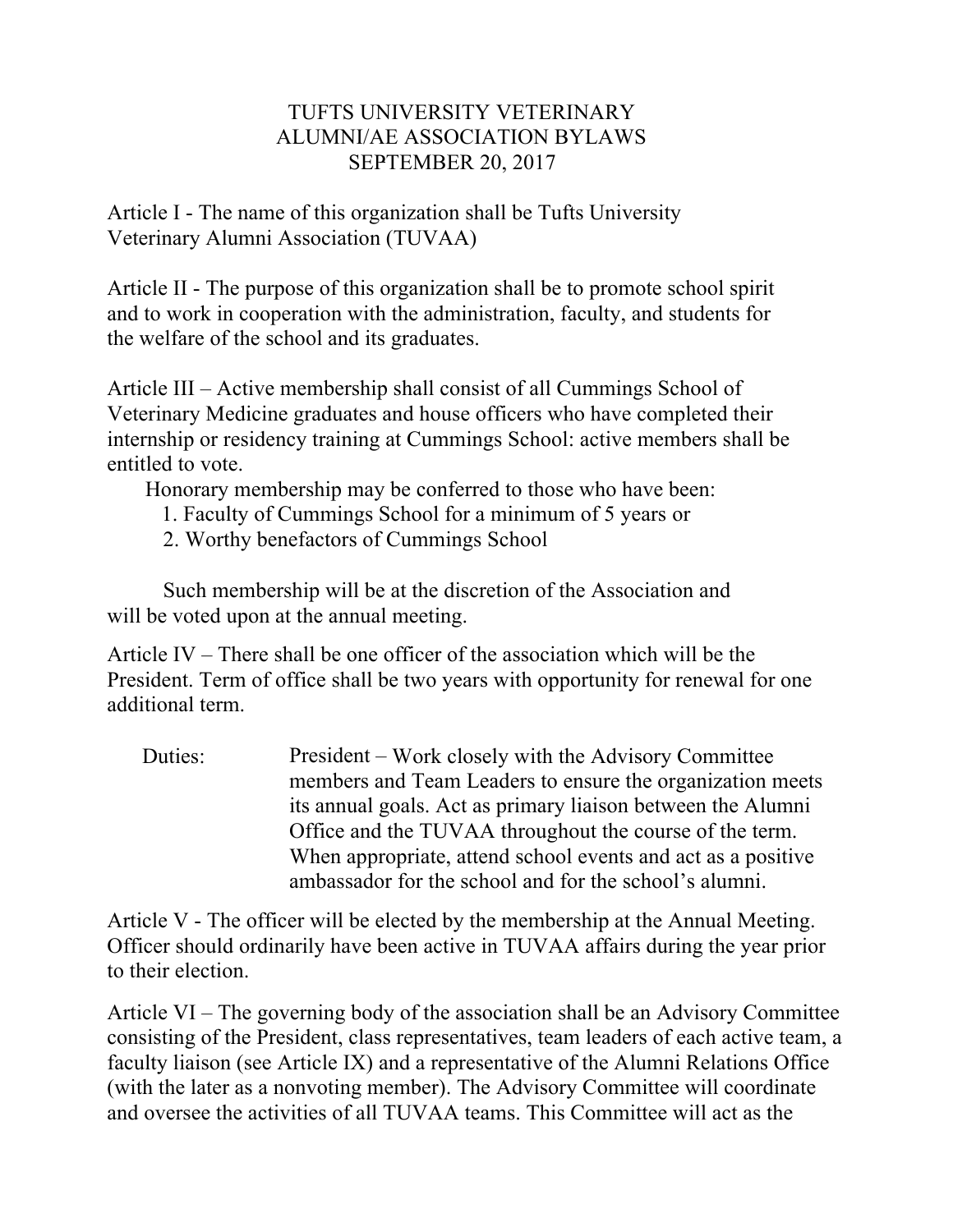approving body regarding team direction/activities. This committee will also govern the creation or dissolution of a team based upon periodic evaluation of the organization's changing need(s) or direction.

Article VII – Teams will be formed or disbanded at the discretion of the Advisory Committee. Teams will consist of any active or honorary association member who has an interest in the team's area of focus. Alumni Relations Office representatives may assist teams as needed to help attain the goals of the team. Teams will identify goals and projects to be presented before and approved by the Advisory Committee. Teams will determine the frequency, schedule and meeting method for their specific team, but each active team will be responsible for presenting regular updates at Advisory Committee meetings. Each Team will appoint a Team Leader who will serve a minimum of two years with the opportunity for renewal. Team Leaders will function to organize the efforts of a team while it is active. Team Leaders are required to assist the Advisory Committee and the Alumni Relations Office in identifying a new Team Leader prior to stepping down.

Article VIII – Class representatives will serve a minimum of one year with opportunity for renewal. If a class representative completes three consecutive years in the position, successive renewals will be at the discretion of the Advisory Committee. Class Representatives are required to assist the Advisory Committee and the Alumni Relations Office in identifying a new Class Representative prior to stepping down. Class representatives will serve as members of the Advisory Committee and as such will provide input and guidance on activities of the TUVAA. Class Representatives will act as the liaison between the TUVAA and their graduating class. During their class reunion celebration year, Class Representatives will assist the Alumni Relations Office to ensure the reunion reflects the wishes of the alumni it is honoring.

Article IX – If none of the Advisory Committee members is a faculty member, a faculty member who is also an alumni will serve as a member of the Advisory Committee. The purpose of this position is to bring the faculty's perspective to the discussion. The faculty liaison will serve for two years with opportunity for renewal.

Article  $X$  – The Alumni Office will act as the facilitator for TUVAA Advisory Committee meetings. It will additionally provide administrative/logistical support, assist with scheduling meetings and keep an active calendar for all the TUVAA Advisory Committee, class representatives, and teams in order to assist in the attainment of TUVAA goals and objectives. The Office will further provide guidance and serve as liaison to Cummings School and Tufts University in keeping with the goals and ideas of TUVAA.